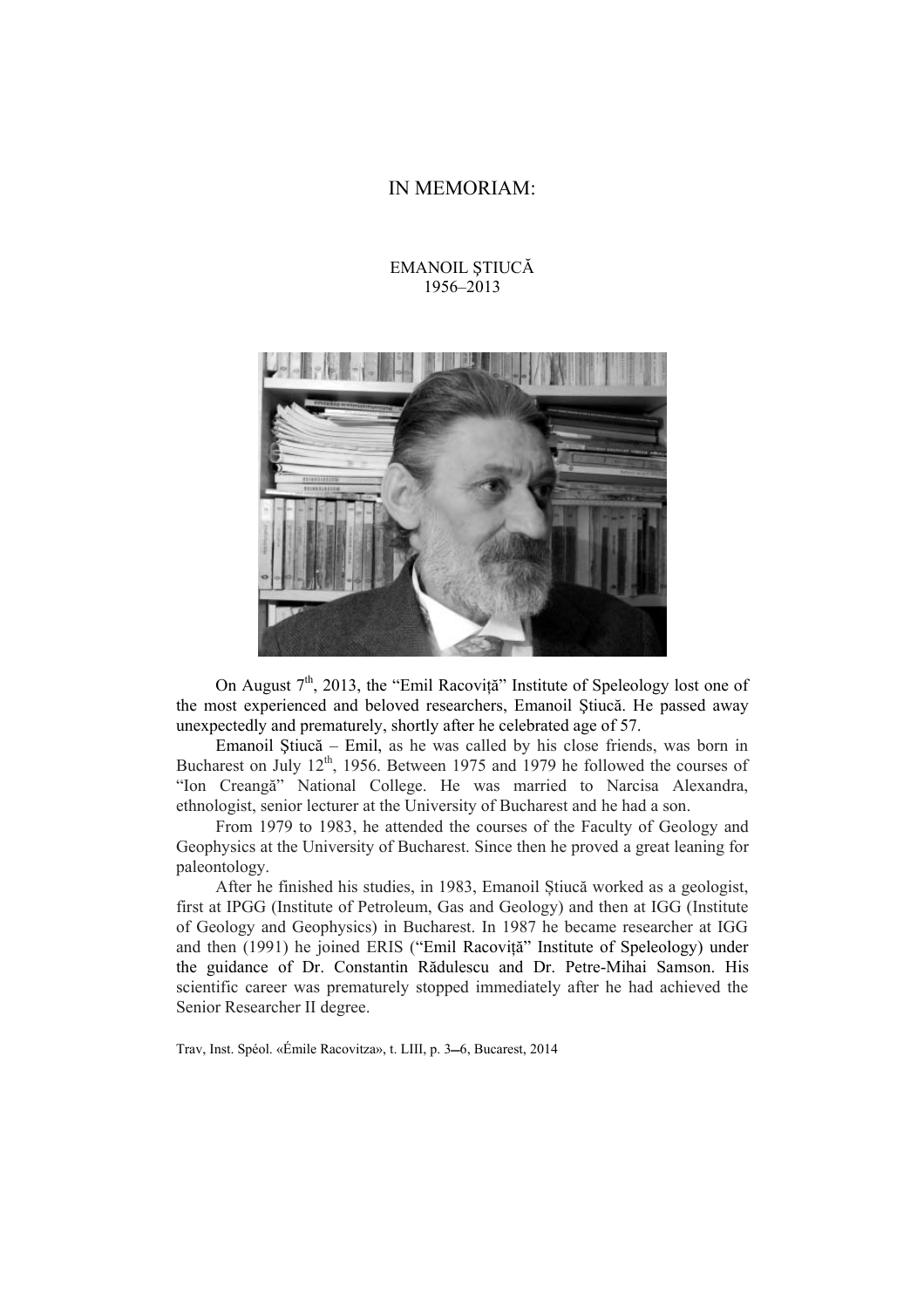As part of the ERIS research team, Emanoil Ştiucă focused on his main field of scientific interest – the mammals paleontology from Miocene to Pleistocene. He finished his Ph.D. about large carnivores in 2000 – *Paleontology of Neogene carnivores from the Dacian Basin*, at the University of Bucharest, under the supervision of Prof. Dr. Theodor Neagu. Among his activities, Emanoil Știucă described a large number of new taxa (mammals) and published numerous scientific papers (over 45).

Emanoil Ştiucă led or took part in numerous field campaigns both in caves (Scocul Scorotei, Lupşa Valley, La Adam, the high altitude caves from the Făgăraş Mountains etc.) and surface outcrops (ex. Drănic, Podari, Reghiu, Lupoaia, Tetoiu, Copăceni, Movile etc). Emanoil Ştiucă was a founding member of the Romanian Society of Paleontologists.

The colleagues from "Emil Racovită" Institute of Speleology have lost a dedicated researcher and a very generous and good friend.

> *Alexandru Petculescu "Emil Racoviţă" Institute of Speleology 13 Septembrie Road, No. 13, Sector 5, 050711, Bucharest, Romania*

## LIST OF PAPERS

- GRIGORESCU, D., ŞTIUCĂ, E. SIMIONESCU, D., PANAITESCU, C., *Continental deposits with dinosaurs in Hatzeg area (district Hunedoara). Part I,* Monumente geologice ale Naturii, pp. 29–35, Edit. Univ. Bucharest, 1982.
- GRIGORESCU, D., ŞTIUCĂ, E., SIMIONESCU, D., *Continental deposits with dinosaurs in Hatzeg area (district Hunedoara). Part II*, Ocrotirea naturii şi a mediului înconjurător, pp.128–134, Edit. Acad. Bucharest, 1983.
- DRAGASTAN, O., ŞTIUCĂ, E., COMAN, M., *Bauxite-Bearing formations and facies in the Pădurea Craiului and Bihor Mountains (Northern Apuseni).* Revue Roumaine de Geologie, Geophysique, Ser. Geol. **32**: 67–81, Bucharest, 1988.
- RĂDULESCU, C., SAMSON, P.M., ŞTIUCĂ, E., *Pliocene (Lower Romanian) micrommamals in the Dacic Basin*. Inst. Speol. "Emil Racoviţă". Miscellanea Speologica Romanica, **I**: 313–326, Bucharest, 1989.
- RADULESCU, C., SAMSON, P.M., ŞTIUCĂ, E., *Les faunes de mammifères wurmians de la Grotte nr. 4 de Scocul Scorotei (Dep. de Hunedoara, Roumanie). Insectivora Rodentia*. Trav. Inst. Speol. "Emil Racoviţă", **XXX**: 75–87, Bucharest, 1991.
- RĂDULESCU, C., SAMSON, P.M., ŞTIUCĂ, E., *Contributions to the knowledge of the Early Pliocene mammalian fauna from Măluşteni and Bereşti (Romania), Order Insectivora, Family Talpidae, Subfamily Desmaninae.* Trav. Inst. Speol. "Emil Racoviţă", **XXXI**: 75–81, Bucharest, 1992.
- ŞTIUCĂ, E., *Contributions to the knowledge of Gulo spelaeus from Romania*. Trav. Inst. Speol. "Emil Racoviţă", **XXXII**: 119–129, Bucharest, 1993.
- RADULESCU, C., SAMSON, P.M., ŞTIUCĂ, E., ENCIU, P., POPESCU, A., *Sur la découverte de nouvelles associations de micromammifères dans le Pleistocene d'Oltenie. Implications paleobiogeographiques.*, Ann. Univ. Bucureşti, **XLII**: 69–79, Bucharest, 1993.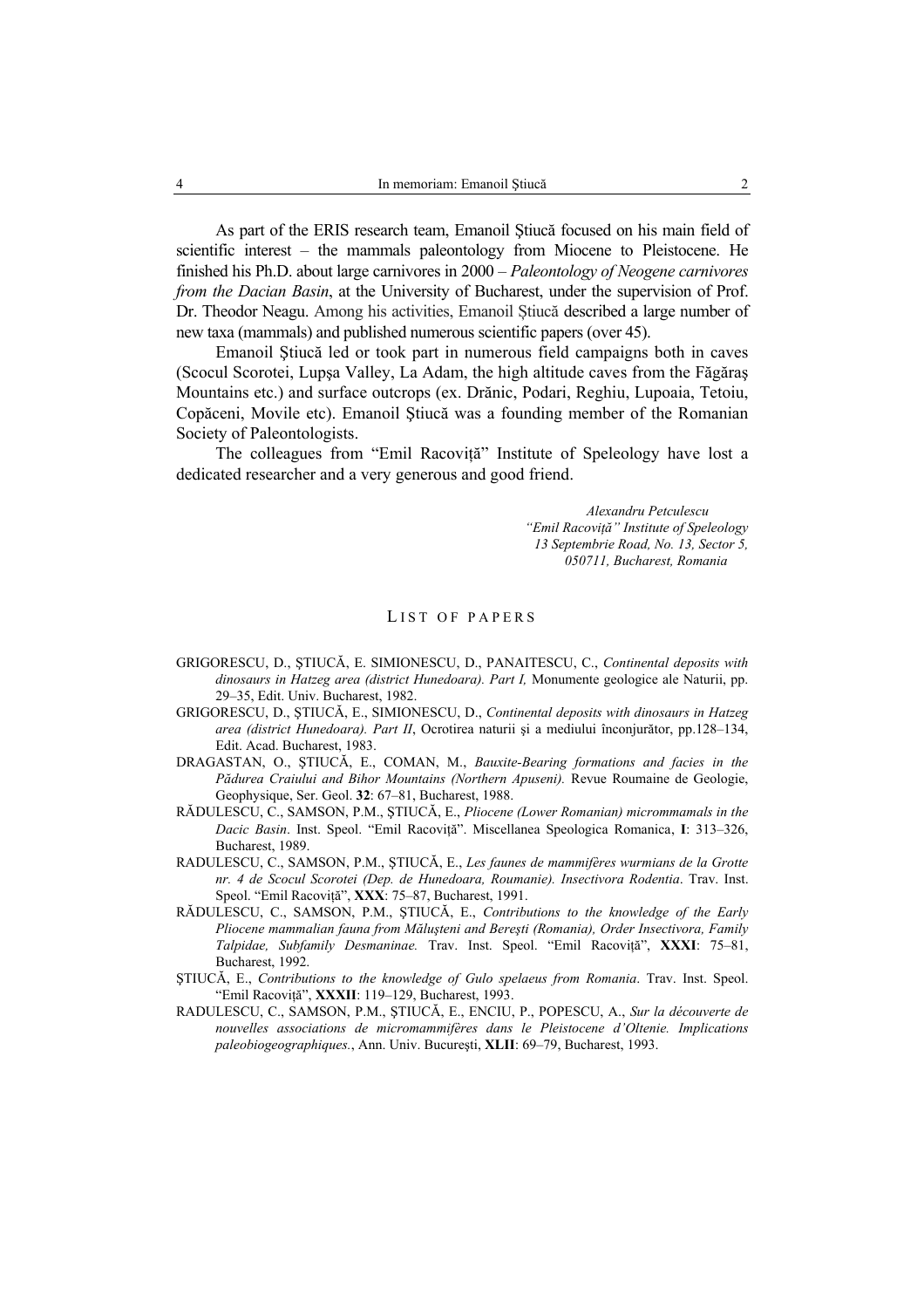- RĂDULESCU, C., SAMSON, P.M., ŞTIUCĂ, E., ENCIU, P., POPESCU, A., *New fossil mammal associations of the Jiu Valley a contribution to the Early and Early Late Pliocene Biostratigraphy of the Dacic Basin, Romania.*Trav. Inst. Speol. "Emil Racoviţă", **XXXII**: 95–105, Bucharest, 1993.
- BURGHELE, A., RADULESCU, C., SAMSON, P.M., ŞTIUCĂ, E., *La première faune interglaciaire (Eemien ?) de micromammifères d'Oltenie.* Trav. Inst. Speol. "Emil Racoviţă", **XXXIII**: 101–106, Bucharest, 1994.
- ŞTIUCĂ, E., *Nyctereutes megamastoides (Pomel) dans le Pliocene final d'Oltenie*. Supl. Stud. Univ. Babeş-Bolyai, Cluj, 1994.
- ŞTIUCĂ, E., ILINCA, H., *Pleistocene mammals (Rodentia) from Movile Cave (Romanie)*. Theoretical and Applied Karstology, **8**: 157–161, Bucharest, 1995.
- RĂDULESCU, C., ŞTIUCĂ, E., BRUSTUR, T., ZAHARIA, S., *Neogene mammalian fauna from the Bend Zone of the East Carpathians*, (X<sup>th</sup> Congress RCMNS) Romanian Journal of Stratigraphy, **76**, supl. 6: 13–25, Bucharest, 1995.
- RĂDULESCU, C., SAMSON, P.M., ŞTIUCĂ, E., HOROI,V., *Upper Neogene from the Dacic Basin* (Xth Congress RCMNS) Romanian Journal of Stratigraphy, **76**, supl. 6: 27–48, Bucharest, 1995.
- RĂDULESCU, C., SAMSON, P.M., ŞTIUCĂ, E., *Relationships and correlation of the Pliocene mammalian faunas of the Dacic Basin*, Romanian Journal of Stratigraphy, **76**, supl. 7: 181–182, Bucharest, 1995.
- BURGHELE, A., RĂDULESCU, C., SAMSON, P.M., ŞTIUCĂ, E., *Paleontological investigation in cave of the Lupşa Valley (Mehedinţi Mountains, Oltenia, Romania*) (abstract). TAK, pp. 29–30, Cluj-Napoca, 1995.
- ŞTIUCĂ, E., ILINCA, H., GIURGIU, I., *Données faunistiques concernant les grottes de grande altitude des Monts Făgăraş (Carpates Méridionales, Roumanie)* (abstract). TAK, pp. 29–30, Cluj-Napoca, 1995.
- RADULESCU, C., SAMSON, P.M., SEN, S., ŞTIUCĂ, E., HOROI, V., *Micromammifères pliocènes de Drănic (Romanien inférieur, Bassin Dacique, Roumanie, correlations biostratigraphiques mammaliennes du Cénozoique*). Actes Congrès Biochrom '97, Mémtrav. Inst. Montpellier, **21**: 635–647, Montpellier, 1997.
- RADULESCU, C., SAMSON, P.M., ŞTIUCĂ, E., *Cadre biostratigraphiques du Paléolithique*  inférieur en Roumanie. Actes du 2<sup>e</sup> Symp. Intern. Tautavel "Faune et Archéologie, 1997". Le Quaternaire, p. 17, Paris, 1998.
- RĂDULESCU, C., SAMSON, P.M., ŞTIUCĂ, E., *The Mammals of the Romanian.* In "Stratigraphic correlation Tethys – Paratethys Neogene", Internationale Geological correlation programme. Chronostratigraphie und Neostratotipen. Bd. 10 Romanian, PL<sub>2</sub> pp. 377-410, Edit. Acad. Rom., 1999.
- RĂDULESCU, C., SAMSON, P.M., ŞTIUCĂ, E., *Relationship and correlation of the Pliocene fauna of the Dacic Basin, Romania*. Rom. Journ. Strat. 17 p., Bucharest, 1999.
- ŞTIUCĂ, E., PETCULESCU, AL., *Studiul geoecologic al zonei Dobra Roşcani.* (in: N. Ştiucă, coordonator: "Roșcani un sat pentru mileniul III", pp. 263-266), Editura Emia, Deva, 2000.
- RĂDULESCU, C., SAMSON, P.M., ŞTIUCĂ, E., PETCULESCU, AL., ENCIU, P., POPESCU, A., *Micromamiferele romaniene din vestul Bazinului Dacic.* Studii şi Comunicări. Şt. Nat. **XV**: 26–35, Craiova, 1999.
- ŞTIUCĂ, E., PETCULESCU, AL., SEGHEDI, I., *Noi date geologice asupra perimetrului Dobra Roşcani, cu privire specială asupra fenomenelor carstice*. Studii şi Comunicări. Şt. Nat. Vol. **XVII**: 6–8, Craiova, 2001.
- ŞTIUCĂ, E., PETCULESCU, AL., *Carstul din împrejurimile localităţii Roşcani*. EcoCarst, **2**: 26–27, Bucharest, 2001.
- ŞTIUCĂ, E., PETCULESCU, AL., *Asupra asociaţiilor faunistice de micromamifere Pleistocen superioare de la Movile, Mangalia* (rezumat). The Third Romanian Symposium on Paleontology, (3): 33, Iaşi, 2001.
- ŞTIUCĂ, E., POPESCU, A., *Noi date privind afinităţile câinelui enot (Nyctereutes megamastoides Pomel) din Pliocenul de la Tetoiu (=Bugiuleşti) (Judeţul Vâlcea, România).* Studii şi Comunicări. Şt. Nat., **XVII**: 41–46, Craiova, 2001.